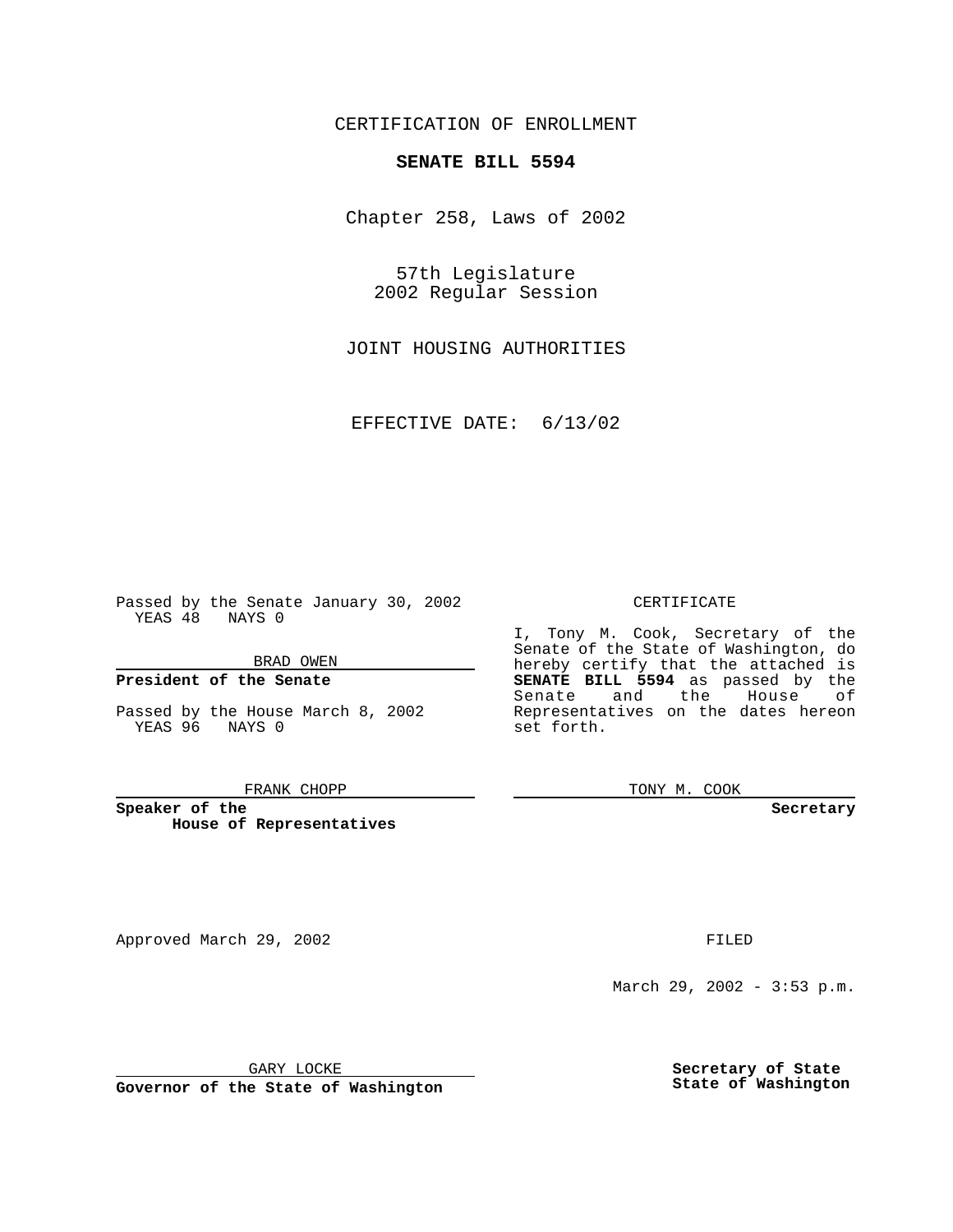## **SENATE BILL 5594** \_\_\_\_\_\_\_\_\_\_\_\_\_\_\_\_\_\_\_\_\_\_\_\_\_\_\_\_\_\_\_\_\_\_\_\_\_\_\_\_\_\_\_\_\_\_\_

\_\_\_\_\_\_\_\_\_\_\_\_\_\_\_\_\_\_\_\_\_\_\_\_\_\_\_\_\_\_\_\_\_\_\_\_\_\_\_\_\_\_\_\_\_\_\_

Passed Legislature - 2002 Regular Session

**State of Washington 57th Legislature 2001 Regular Session**

**By** Senators Gardner, Winsley, Prentice and Honeyford

Read first time 01/26/2001. Referred to Committee on Labor, Commerce & Financial Institutions.

1 AN ACT Relating to the consolidation of housing authorities; and 2 amending RCW 35.82.300.

3 BE IT ENACTED BY THE LEGISLATURE OF THE STATE OF WASHINGTON:

4 **Sec. 1.** RCW 35.82.300 and 1980 c 25 s 1 are each amended to read 5 as follows:

6 This section applies to all cities and counties.

7 (1) Joint ((city-county)) housing authorities are hereby authorized 8 when the legislative ((authority of the county)) authorities of one or 9 more counties and the legislative ((authority)) authorities of any city 10 or cities within ((the county)) any of those counties or in another 11 county or counties have authorized such joint ((eity-county)) housing 12 ((authorities)) authority by ordinance.

13 (2) The ((ordinance)) ordinances enacted by the legislative authorities creating the joint housing authority shall prescribe the number of commissioners, the method for their appointment and length of their terms, the election of officers, and the method for removal of commissioners.

18 (3) The ordinances enacted by the legislative authorities creating 19 the joint housing authority shall prescribe the allocation of all costs